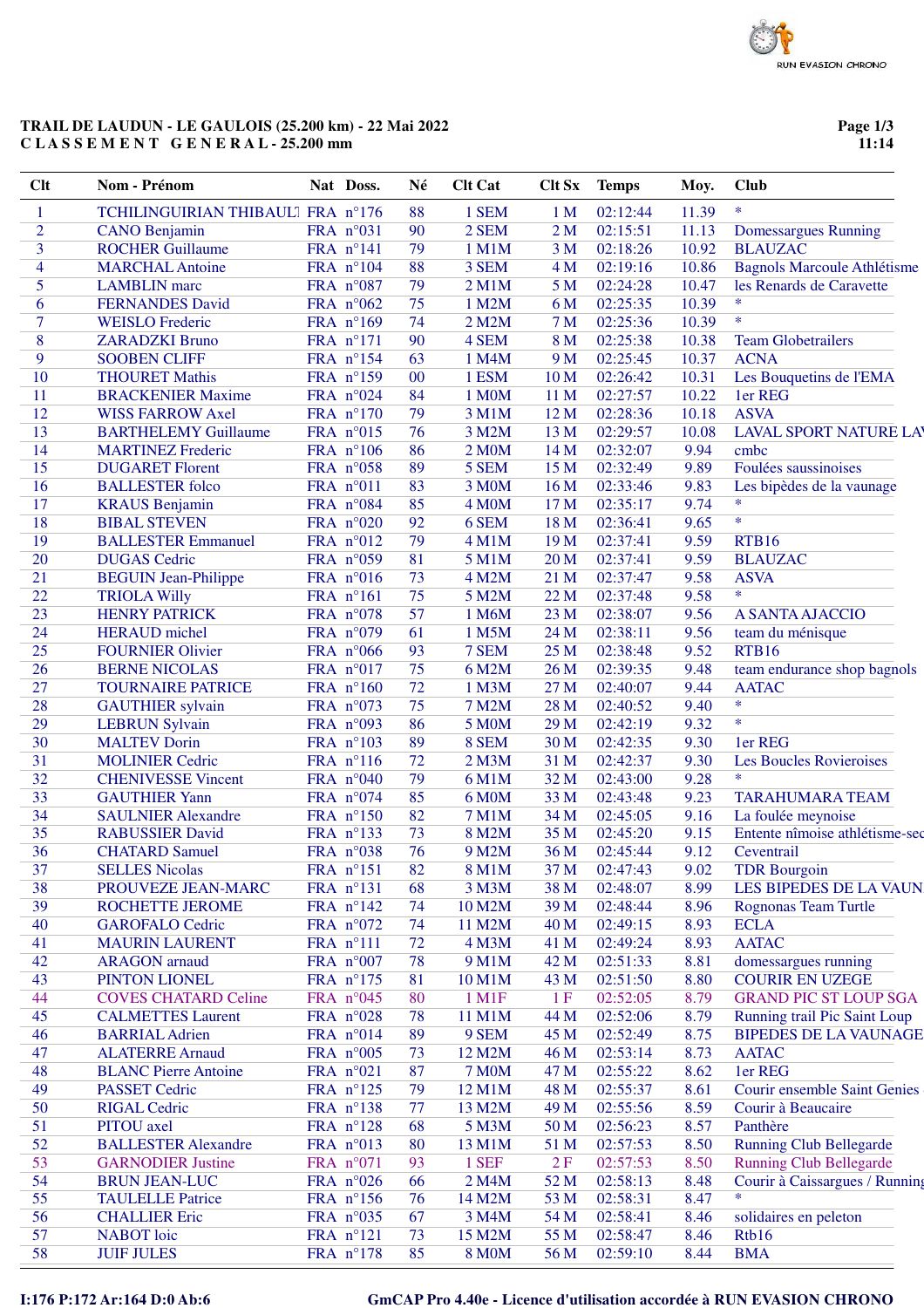# **TRAIL DE LAUDUN - LE GAULOIS (25.200 km) - 22 Mai 2022 C L A S S E M E N T G E N E R A L - 25.200 mm**

**Page 2/3 11:14**

| <b>Clt</b> | Nom - Prénom                 | Nat Doss.          | Né | <b>Clt Cat</b>         | <b>Clt Sx</b> | <b>Temps</b> | Moy. | <b>Club</b>                          |
|------------|------------------------------|--------------------|----|------------------------|---------------|--------------|------|--------------------------------------|
| 59         | PIERREDON Laetitia           | FRA n°127          | 80 | $2$ M1F                | 3F            | 02:59:22     | 8.43 | <b>Jog In Nature Tavel</b>           |
| 60         | <b>THIRIOT Stephane</b>      | FRA n°158          | 69 | 6 M3M                  | 57 M          | 02:59:22     | 8.43 | <b>Jog In Nature Tavel</b>           |
| 61         | <b>TEYSSEYRE Jonathan</b>    | FRA n°157          | 90 | <b>10 SEM</b>          | 58 M          | 02:59:23     | 8.43 | $\ast$                               |
| 62         | VASILENKA Andrei             | FRA n°166          | 91 | <b>11 SEM</b>          | 59 M          | 02:59:55     | 8.40 | $\ast$                               |
| 63         | <b>REYNAUD Clement</b>       | FRA n°136          | 91 | <b>12 SEM</b>          | 60 M          | 02:59:58     | 8.40 | <b>CA SPIRIPONTAIN</b>               |
| 64         | <b>CROS</b> Guilhem          | FRA n°046          | 65 | 4 M4M                  | 61 M          | 03:00:35     | 8.37 | <b>ECLA</b>                          |
| 65         | <b>CAMOIN WILLIAM</b>        | FRA n°030          | 78 | 14 M1M                 | 62 M          | 03:01:56     | 8.31 | <b>KB RUNNING</b>                    |
| 66         | <b>BRISSART Vincent</b>      | FRA n°025          | 71 | <b>7 M3M</b>           | 63 M          | 03:02:42     | 8.28 | Foulée des 7 rivières                |
| 67         | <b>PASCAL Cedric</b>         | FRA n°124          | 74 | 16 M2M                 | 64 M          | 03:03:10     | 8.26 | Acna                                 |
| 68         | <b>BERTETTO</b> eric         | FRA n°018          | 64 | 5 M4M                  | 65 M          | 03:06:02     | 8.13 | La foulée des sorgues                |
| 69         | <b>BOUCAU</b> julie          | FRA n°022          | 82 | 3 M1F                  | 4F            | 03:06:02     | 8.13 | les bipedes de la vaunage            |
| 70         | <b>JOUFFREY Stephane</b>     | FRA n°081          | 75 | 17 M2M                 | 66 M          | 03:06:09     | 8.12 | <b>BMA</b> section trail esprit Jaja |
| 71         | <b>RAZANDRY Alberto</b>      | FRA nº135          | 96 | 13 SEM                 | 67 M          | 03:08:40     | 8.01 | 1er REG                              |
| 72         | <b>HERAUT Sebastien</b>      | FRA n°080          | 77 | 18 M2M                 | 68 M          | 03:08:53     | 8.01 | ASCRS60                              |
| 73         | <b>RUIZ Emmanuel</b>         | FRA n°147          | 80 | 15 M1M                 | 69 M          | 03:09:45     | 7.97 | <b>AC2A Trail</b>                    |
| 74         | <b>ROUX Carole</b>           | FRA n°145          | 71 | $1$ M3F                | 5F            | 03:09:47     | 7.97 | <b>AATAC</b>                         |
| 75         | <b>DEMOULIN Céline</b>       | FRA n°051          | 80 | $4 \,\mathrm{M1F}$     | 6F            | 03:10:04     | 7.96 | <b>Jog In Nature Tavel</b>           |
| 76         | <b>LECOMTE Anais</b>         | FRA n°095          | 91 | 2 SEF                  | 7F            | 03:10:35     | 7.93 | $\ast$                               |
| 77         | <b>LEBRETON</b> nicolas      | FRA n°092          | 82 | 16 M1M                 | 70 M          | 03:11:42     | 7.89 | <b>Guibolles GRAVESONNAISE</b>       |
| 78         | <b>SIGNES Daniel</b>         | FRA nº153          | 85 | 9 M <sub>0</sub> M     | 71 M          | 03:12:05     | 7.87 | courir a beaucaire                   |
| 79         | <b>CAYREL Sandrine</b>       | FRA n°034          | 74 | 1 M <sub>2</sub> F     | <b>8F</b>     | 03:12:29     | 7.86 | <b>AATAC</b>                         |
| 80         | PETTINI JEAN MICHEL          | FRA n°174          | 66 | 6 M4M                  | 72 M          | 03:12:46     | 7.84 | $\ast$                               |
| 81         | <b>MALLESSARD Pauline</b>    | FRA n°102          | 93 | 3 SEF                  | 9F            | 03:12:49     | 7.84 | <b>Jog In Nature Tavel</b>           |
| 82         | <b>CHEROUX Laurent</b>       | FRA n°041          | 73 | 19 M2M                 | 73 M          | 03:13:28     | 7.82 | $\ast$                               |
| 83         | <b>ROINE DELPHINE</b>        | FRA nº143          | 78 |                        | 10F           | 03:13:40     | 7.81 | <b>AATAC</b>                         |
| 84         |                              |                    | 84 | 5 M1F                  | 11F           |              | 7.79 |                                      |
|            | <b>CUQ Floriane</b>          | FRA n°047          |    | 1 M <sub>OF</sub>      |               | 03:14:11     |      | Waimea Triathlon Lunel<br>$\ast$     |
| 85         | <b>MORENO GEOFFREY</b>       | FRA n°118          | 92 | <b>14 SEM</b>          | 74 M          | 03:16:04     | 7.71 |                                      |
| 86         | <b>TURC Michael</b>          | FRA n°164          | 78 | 17 M1M                 | 75 M          | 03:16:48     | 7.68 | Les Traileurs du GIF<br>$\ast$       |
| 87         | <b>MAYOT</b> Olivier         | FRA n°112          | 88 | 15 SEM                 | 76 M          | 03:17:27     | 7.66 |                                      |
| 88         | <b>GOES</b> Catherine        | FRA n°076          | 67 | 1 M4F                  | 12F           | 03:18:34     | 7.61 | <b>ECLA</b><br>$\ast$                |
| 89         | <b>ESPIC Julien</b>          | FRA n°060          | 81 | 18 M1M                 | 77 M          | 03:20:32     | 7.54 |                                      |
| 90         | <b>DUARTE LOURO Paulo</b>    | FRA n°056          | 71 | 8 M3M                  | 78 M          | 03:20:32     | 7.54 | <b>AATAC - ASCP MELOX</b>            |
| 91         | <b>ROUX Patrice</b>          | FRA nº146          | 80 | 19 M1M                 | 79 M          | 03:20:56     | 7.53 | La foulée des 7 rivières             |
| 92         | <b>RABOUTOT Bernard</b>      | FRA nº132          | 67 | 7 M4M                  | 80 M          | 03:21:05     | 7.52 | Courir club aiguës mortes            |
| 93         | <b>FRACH Gwennaelle</b>      | FRA n°067          | 85 | 2 M <sub>OF</sub>      | 13F           | 03:21:30     | 7.50 | <b>RTB16</b>                         |
| 94         | <b>POINTIER Benoit</b>       | FRA nº130          | 73 | 20 M2M                 | 81 M          | 03:22:03     | 7.48 | 1er REG                              |
| 95         | VALERO rodlphe               | FRA $n^{\circ}165$ | 68 | 9 M3M                  | 82 M          | 03:22:27     | 7.47 | tarahumara team                      |
| 96         | <b>VERMALE</b> didier        | FRA n°167          | 69 | 10 M3M                 | 83 M          | 03:22:38     | 7.46 | $\ast$                               |
| 97         | <b>TRUFFIER Christophe</b>   | FRA n°163          | 75 | 21 M2M                 | 84 M          | 03:22:49     | 7.46 | *                                    |
| 98         | <b>MAURIN PASCAL</b>         | FRA n°109          | 60 | 2 M5M                  | 85 M          | 03:23:44     | 7.42 | <b>AATAC</b>                         |
| 99         | <b>CHEN Bin</b>              | FRA n°039          | 92 | <b>16 SEM</b>          | 86 M          | 03:23:44     | 7.42 | 1er REG                              |
| 100        | <b>VIALET Karine</b>         | FRA n°168          | 74 | $2$ M <sub>2</sub> $F$ | 14F           | 03:24:55     | 7.38 | <b>AATAC</b>                         |
| 101        | <b>ADAN Julien</b>           | FRA n°003          | 85 | <b>10 M0M</b>          | 87 M          | 03:25:01     | 7.38 | <b>O'FEELING</b>                     |
| 102        | <b>RITZ</b> Philippe         | FRA n°140          | 78 | 20 M1M                 | 88 M          | 03:25:01     | 7.38 | <b>CAS</b>                           |
| 103        | <b>AUDINOT FREDERIC</b>      | FRA n°009          | 72 | 11 M3M                 | 89 M          | 03:26:15     | 7.33 | *                                    |
| 104        | <b>RANGER David</b>          | FRA n°134          | 78 | 21 M1M                 | 90 M          | 03:27:17     | 7.29 | Ceven'Trail                          |
| 105        | <b>GUALANO Florent</b>       | FRA n°077          | 92 | <b>17 SEM</b>          | 91 M          | 03:27:51     | 7.27 | <b>Ag Running Fournes</b>            |
| 106        | <b>KHENOUNE Anne laure</b>   | FRA n°083          | 88 | 4 SEF                  | 15F           | 03:27:52     | 7.27 | Acna                                 |
| 107        | <b>SERRET Philippe</b>       | FRA n°152          | 72 | 12 M3M                 | 92 M          | 03:27:52     | 7.27 | $\ast$                               |
| 108        | <b>TRIOLA MATHIEU</b>        | FRA n°162          | 83 | 11 M0M                 | 93 M          | 03:29:17     | 7.23 | $\ast$                               |
| 109        | <b>CHARRE Nicolas</b>        | FRA n°037          | 72 | 13 M3M                 | 94 M          | 03:29:35     | 7.21 | <b>AATAC</b>                         |
| 110        | <b>LE MARTELOT Tifenn</b>    | FRA n°090          | 77 | 3 M <sub>2</sub> F     | 16F           | 03:29:42     | 7.21 | LES BIPEDES DE LA VAUN               |
| <b>111</b> | ROLLAND DE RAVEL Henri       | FRA n°144          | 87 | 12 M0M                 | 95 M          | 03:31:39     | 7.14 | 1er REG                              |
| 112        | DESANAUX EMMANUEL            | FRA n°052          | 81 | 22 M1M                 | 96 M          | 03:32:00     | 7.13 | <b>TARAHUMARA TEAM</b>               |
| 113        | <b>FORTES</b> Stephane       | FRA n°065          | 74 | 22 M2M                 | 97 M          | 03:32:05     | 7.13 | $\ast$                               |
| 114        | <b>LECHAPT</b> Egael         | FRA n°094          | 80 | 23 M1M                 | 98 M          | 03:32:10     | 7.13 | Courir en uzege                      |
| 115        | <b>MASSON-FAUCHIER Brice</b> | FRA n°108          | 81 | 24 M1M                 | 99 M          | 03:32:13     | 7.12 | <b>TARAHUMARA TEAM</b>               |
| 116        | <b>ZURITA</b> christine      | FRA n°173          | 72 | $2$ M $3F$             | 17F           | 03:32:25     | 7.12 | <b>Running Trail Pic Saint Loup</b>  |
|            |                              |                    |    |                        |               |              |      |                                      |

### **I:176 P:172 Ar:164 D:0 Ab:6 GmCAP Pro 4.40e - Licence d'utilisation accordée à RUN EVASION CHRONO**